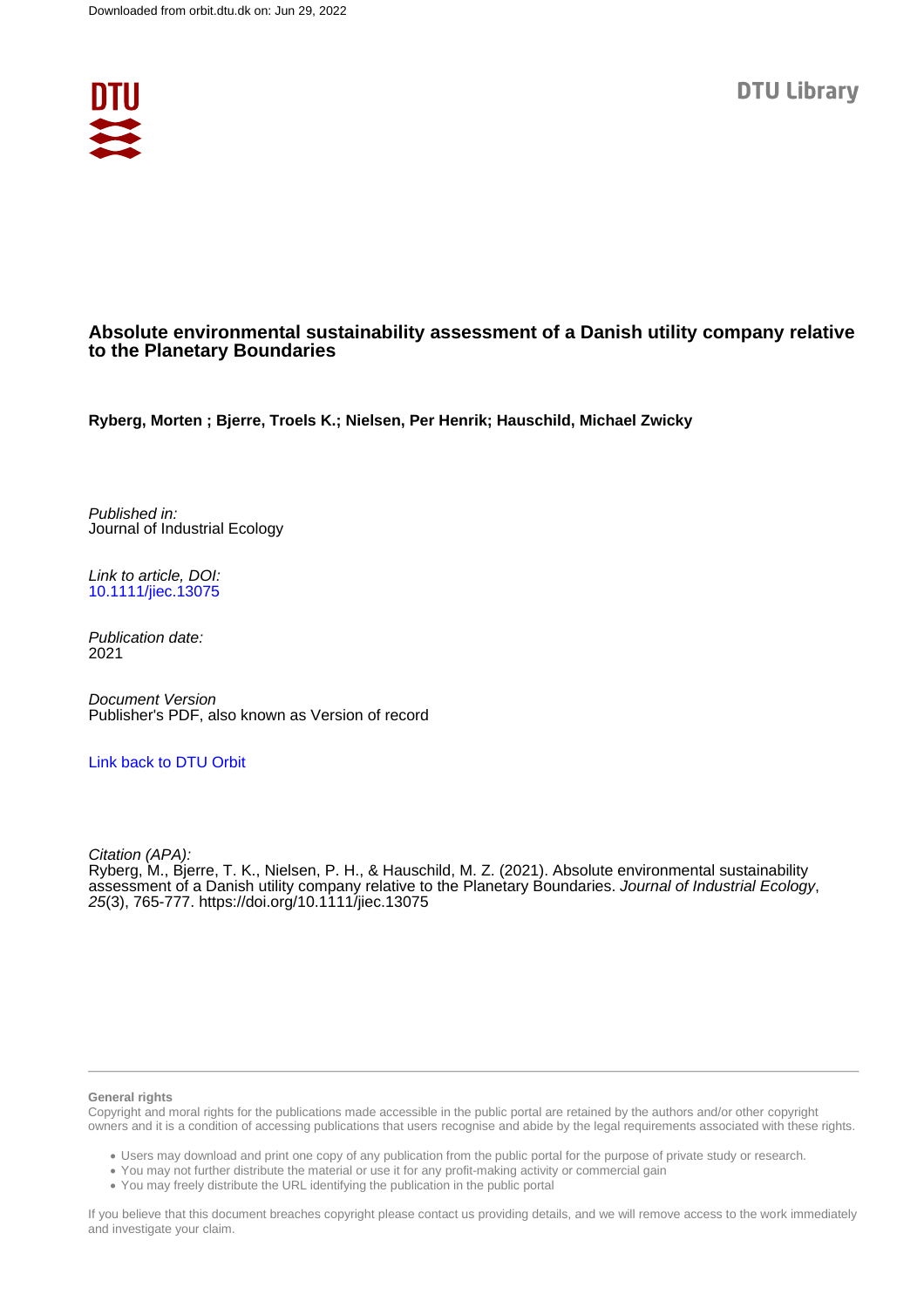

**JOURNAL OF INDUSTRIAL ECOLOGY WILEY** 

# **Absolute environmental sustainability assessment of a Danish utility company relative to the Planetary Boundaries**

**Morten W. Ryberg<sup>1</sup>**  $\bullet$  **| Troels K. Bjerre<sup>2</sup> | Per Henrik Nielsen<sup>2</sup> | Michael Hauschild<sup>1</sup>**  $\bullet$ 

<sup>1</sup> Quantitative Sustainability Assessment, Department of Technology, Management and Economics, Technical University of Denmark, Kgs. Lyngby, Denmark

<sup>2</sup> VandCenter Syd, Odense, Denmark

#### **Correspondence**

MortenW Ryberg, Quantitative Sustainability Assessment, Department of Technology, Management and Economics, Technical University of Denmark, Produktionstorvet, Building 424, 2800 Kgs. Lyngby, Denmark. Email: [moryb@dtu.dk](mailto:moryb@dtu.dk)

EditorManaging Review: Ester van der Voet [The copyright line for this article was changed on 16 December, 2020 after original online publication.]

#### **Abstract**

Increasing environmental pressure from production and consumption of products and services is starting to affect Earth System stability. Thus, the Planetary Boundaries framework introduced a set of absolute boundaries for keeping the Earth System stable and delimiting a safe operating space for humanity. The sum of environmental pressures associated with human activities should not exceed the safe operating space. This includes utility companies whose activities relate to supply of water and treatment of waste- and stormwater. This study conducted an absolute environmental sustainability assessment (AESA) of a Danish utility company to evaluate if it could be considered absolutely sustainable relative to an assigned share of the safe operating space (SoSOS). The AESA evaluated the company's impacts relative to an assigned share of the Planetary Boundaries and relative to specific local boundaries for nitrogen and phosphorous emissions. Results showed that the assigned SoSOS was exceeded for 10 of 18 impact categories, for example, climate related boundaries were exceeded by up to a factor 7.8 while local nitrogen and phosphorus boundaries were exceeded by ca. a factor 16. The AESA can indicate to which degree the company exceeds its assigned SoSOS for certain impact categories and the processes and life-cycle stages to focus on to become absolutely sustainable. This information is crucial for deriving specific impact reduction targets as part of environmental strategies for companies to become sustainable in an absolute sense.

#### **KEYWORDS**

absolute sustainability, industrial ecology, life-cycle assessment (LCA), life-cycle impact assessment wastewater, Planetary Boundaries (PB), water supply

## **1 INTRODUCTION**

The environmental pressure stemming from the production and consumption of products and services for humans has been increasing steadily since the industrial revolution (Steffen, Broadgate, Deutsch, Gaffney, & Ludwig, [2015\)](#page-13-0). The pressure on the environment is now starting to affect the stability of the state of the Earth System which, in contrast to other periods in Earth's lifetime has been unusually stable over the last 12,000 years (termed the Holocene state) (Rockström et al., [2009;](#page-13-0) Steffen et al., [2018\)](#page-13-0). This stability has coincided with the increased prosperity of humans

This is an open access article under the terms of the [Creative Commons Attribution-NonCommercial-NoDerivs](http://creativecommons.org/licenses/by-nc-nd/4.0/) License, which permits use and distribution in any medium, provided the original work is properly cited, the use is non-commercial and no modifications or adaptations are made. © 2020 The Authors. *Journal of Industrial Ecology* published by Wiley Periodicals LLC on behalf of Yale University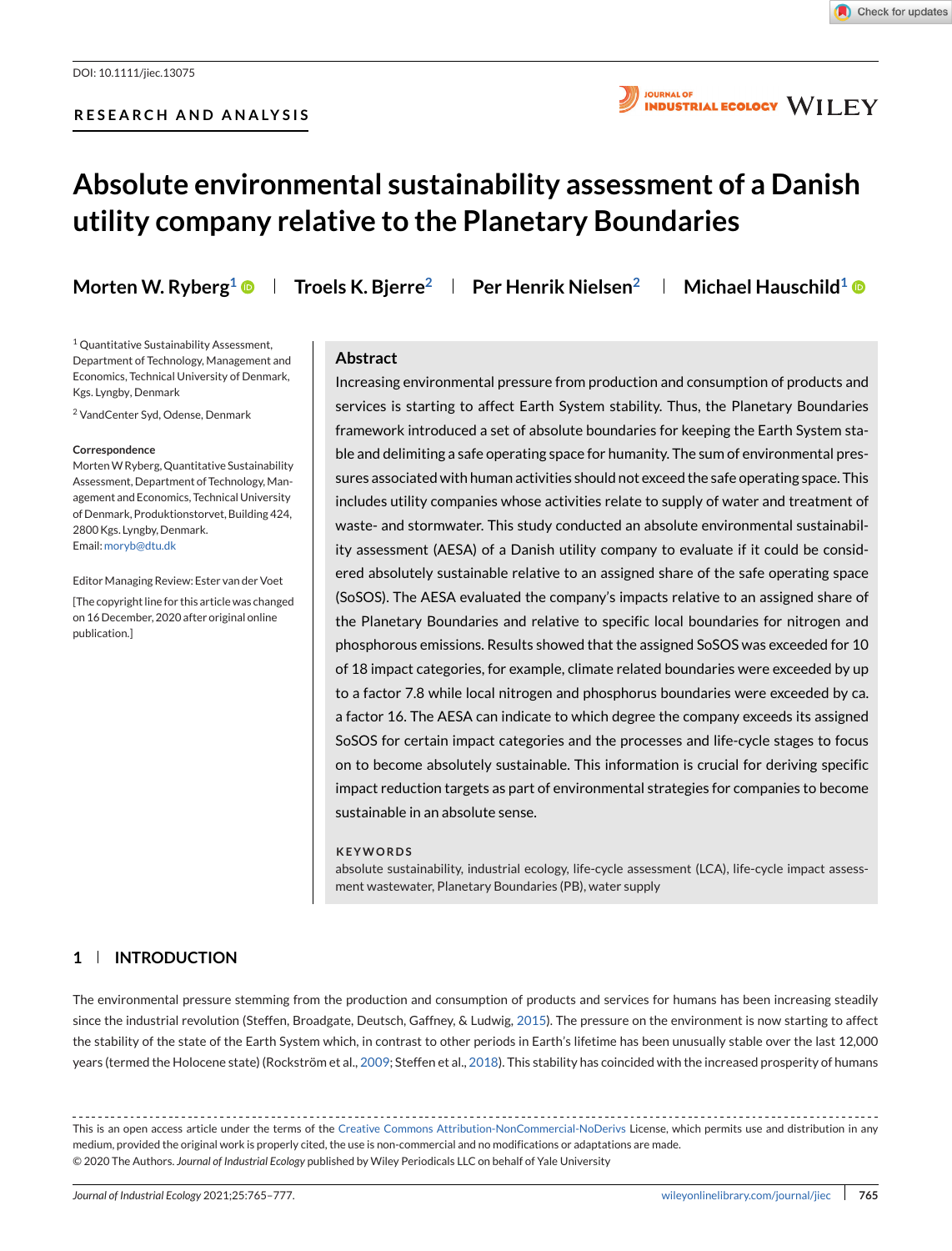**766** RYBERG ET AL.

and civilizations (Rockström et al., [2009\)](#page-13-0), thus destabilization of the Earth System should be avoided. In relation to this, the Planetary Boundaries (PB) framework (Rockström et al., [2009;](#page-13-0) Steffen et al., [2015\)](#page-13-0) introduced a set of absolute boundaries (i.e., the Planetary Boundaries) for Earth System processes. The well-functioning of the Earth System processes was considered essential for maintaining the Earth System in a Holocenelike state. The PBs, hereby delimit a safe operating space for humanity and the sum of environmental pressures associated with all human activities should not exceed the safe operating space. This includes activities related to supply of water and treatment of waste- and stormwater which are commonly managed by utility companies.

The potential environmental impact associated with the functions provided by utility companies, such as supplying water or managing stormand wastewater, is commonly assessed using environmental life-cycle assessment (LCA). LCA is a standardized (ISO, [2006a,](#page-12-0) [2006b\)](#page-12-0) decision support tool, which can be used to quantify the potential environmental impacts of a product or service throughout its entire life cycle, that is from material extraction to end-of-life. Previous LCAs of utility companies have focused on quantifying the potential environmental impacts of different technologies with the aim of identifying the technology with the lowest environmental impact per function provided. For instance, identifying the best technologies for supplying water (e.g., Ghimire, Johnston, Ingwersen, & Sojka, [2017;](#page-12-0) Godskesen, Hauschild, Rygaard, Zambrano, & Albrechtsen, [2013;](#page-12-0) Uche, Martínez-Gracia, Círez, & Carmona, [2015\)](#page-13-0), managing stormwater (e.g., Andrew & Vesely, [2008;](#page-11-0) Brudler et al., [2019;](#page-11-0) Brudler, Arnbjerg-Nielsen, Hauschild, & Rygaard, [2016;](#page-11-0) O'Sullivan, Wicke, Hengen, Sieverding, & Stone, [2015\)](#page-12-0), and treating municipal wastewater (e.g., Gallego, Hospido, Moreira, & Feijoo, [2008;](#page-12-0) Opher & Friedler, [2016;](#page-12-0) Polruang, Sirivithayapakorn, & Prateep Na Talang, [2018;](#page-13-0) Remy et al., [2016;](#page-13-0) Risch, Gutierrez, Roux, Boutin, & Corominas, [2015\)](#page-13-0). This has allowed for selecting the technologies with the best environmental performance and has been important for reducing the environmental impact per function provided by the utilities. However, given that population and consumption are increasing at a faster rate than technological improvements, there is a need for introducing assessments that can indicate if current technologies are actually good enough and not just better than the alternatives (Hauschild, [2015\)](#page-12-0).

This has led to the development of absolute environmental sustainability assessments (AESAs), where, environmental impacts, quantified using LCA, are related to absolute environmental boundaries, such as the PBs. AESA is an emerging field of environmental sustainability assessments (Bjørn et al., [2020\)](#page-11-0) and only a few practical case studies exist (e.g., Algunaibet et al., [2019;](#page-11-0) Brejnrod, Kalbar, Petersen, & Birkved, [2017;](#page-11-0) Chandrakumar, McLaren, Jayamaha, & Ramilan, [2019;](#page-12-0) Ryberg et al., [2018;](#page-13-0) Wolff, Gondran, & Brodhag, [2017\)](#page-13-0). Nevertheless, results of AESAs offer important added value about the sustainability of the assessed activities relative to absolute environmental boundaries. AESAs support assessing if an activity can be considered environmentally sustainable in an absolute sense; and if this is not the case, support setting absolute improvement targets for the activity to become sustainable in absolute terms. For instance, an LCA-based AESA was performed for laundry washing, using a model laundry detergent, in the European Union (EU) relative to an assigned share of the safe operating space (SoSOS), using the Earth System processes of the PB framework as impact categories (Ryberg et al., [2018\)](#page-13-0). The results of the AESA were used to identify if laundry washing in the EU could be considered sustainable in absolute terms. It was found that laundry washing in the EU exceeded its assigned SoSOS for a number of impact categories. Hereby, the method allowed for quantifying the impact reductions needed for laundry washing to be sustainable in an absolute sense. Moreover, assessments of different improvement scenarios allowed for evaluating if these were sufficient for making laundry washing sustainable or if more ambitious improvements were needed.

The overall objective of this study was to conduct a full AESA on the Danish utility company VandCenter Syd (VCSyd) to evaluate whether VCSyd could be considered absolutely sustainable relative to the PBs. If this was not the case, this study sought to (a) identify the impact categories, and processes and life-cycle stages to focus on for VCSyd to become absolutely sustainable and (b) estimate the level of reductions needed for VCSyd to be absolutely sustainable.

## **2 METHODS**

To fulfill the objective of this study, the following methods were used. First, the environmental impacts of VCSyd was quantified using LCA methods. Second, the overall environmental boundaries (e.g., the PBs) to be used in the assessment were defined and a SoSOS that is available for human activities was assigned to VCSyd. Finally, the quantified environmental impacts were related to the assigned SoSOS to evaluate if the environmental impacts from the functions provided by VCSyd could be considered absolutely sustainable. An activity's environmental impacts divided by the assigned SoSOS indicates the environmental sustainability ratio (ESR). The activity can be considered absolutely sustainable if the ESR is equal to or less than one for the evaluated impact categories (Fang, Heijungs, Duan, & De Snoo, [2015\)](#page-12-0).

### **2.1 System scope and life-cycle inventory**

The inventory on the resource uses and emissions associated with VCSyd were quantified based on an LCA conducted in accordance with the requirements of the ISO standard and the guidelines of the International Reference Life Cycle Data System (ILCD) handbook (EC-JRC, [2010;](#page-12-0) ISO, [2006a,](#page-12-0) [2006b\)](#page-12-0).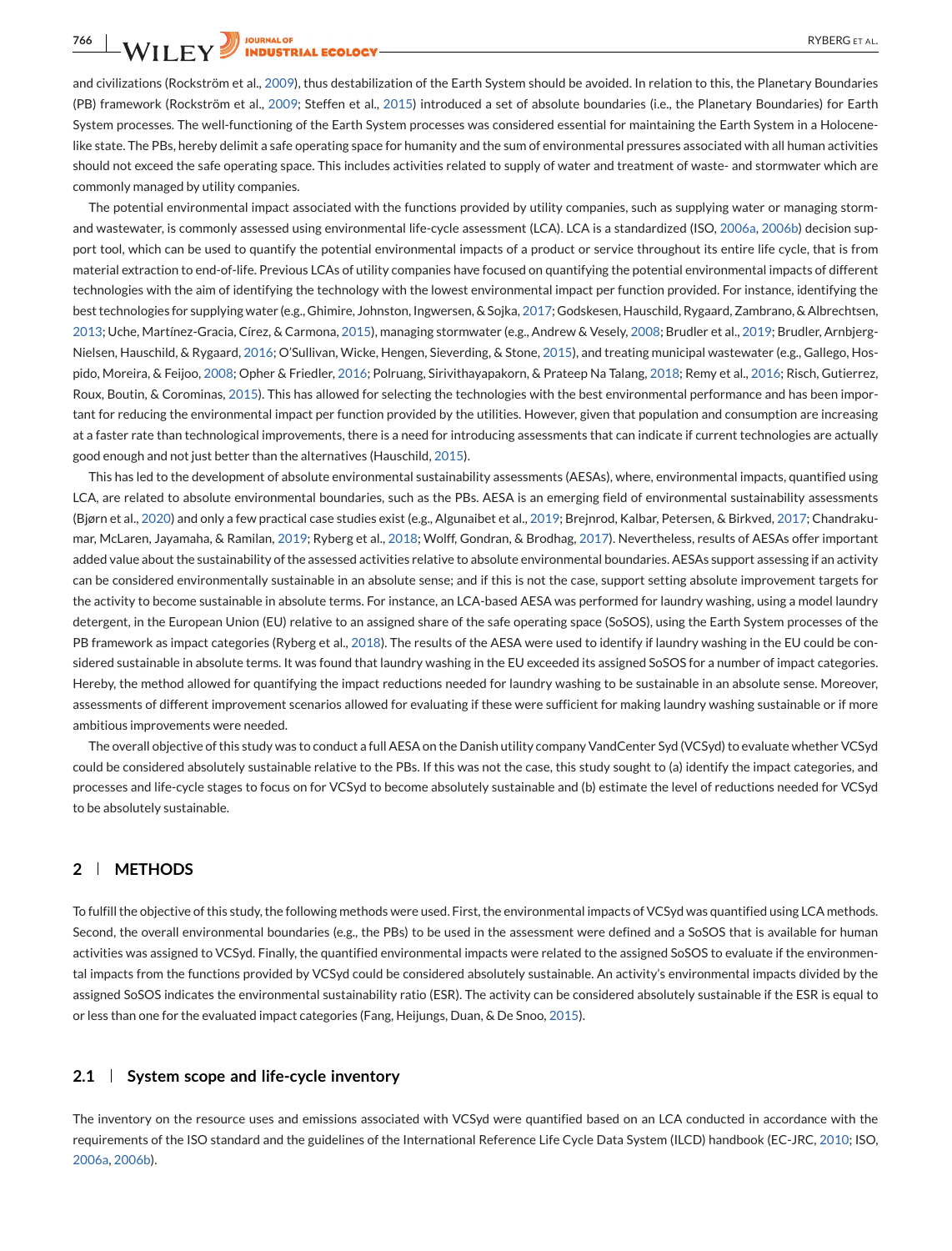<span id="page-3-0"></span>

**FIGURE 1** Overall system boundaries for the modeling of the life-cycle inventory including foreground and background system. Only top-level and aggregated processes are shown. A full overview of all unit processes used for modeling the foreground system is given in Supporting Information S2

The functional unit (FU) for the study, that is, what to assess, was defined as "annual supply of 8.36 million m<sup>3</sup> water and management and treatment of 29.3 million  $m<sup>3</sup>$  storm- and wastewater." This is the service annually provided by VCSyd to its customers. All subsequent assessments are performed relative to the FU. The decision context for this study was defined as "accounting of environmental impacts" (i.e., situation C1 according to the EC-JRC, [2010\)](#page-12-0). Accordingly, the life-cycle inventory (LCI) which expresses the resource uses and emissions resulting from fulfilling the FU was modeled using an attributional modeling approach to best represent the actual physical flows occurring from fulfilling the FU. System expansion and crediting for "avoided emissions" is recommended for situation C1 to deal with multifunctional processes that are part of the assessed life cycle, but not directly related to the FU (EC-JRC, [2010\)](#page-12-0). However, this approach is not suited for AESAs because system expansion and "avoided emissions" make the assessment dependent on the impact of the avoided emissions and, thus, makes it a relative assessment instead of an absolute assessment. Therefore, multifunctional processes and the additional delivered functions are dealt with by expanding the system to model and include the additional functions as well as the associated environmental impacts. Similarly, the assigned SoSOS is also expanded to reflect the additional delivered function. Thus, the assigned SoSOS is aligned with the system boundaries of the LCI. For instance, a wastewater treatment plant (WWTP) will be assigned an SoSOS based on its main function, that is, treatment of wastewater. However, if the WWTP also generated electricity and heat for the energy grid, then an additional SoSOS will be assigned based on this additional function. In this way, processes and systems that provide multiple functions will be credited through the assignment of a proportionally larger SoSOS.

A sensitivity and uncertainty analysis of the LCI was conducted to identify the input parameters to which the result is most sensitivity and to quantify the uncertainty of the results (see Section S2 in Supporting Information S1 for details). Figure 1 depicts the system boundaries for the study. Overall, the foreground LCI includes processes related to water supply, waste- and stormwater treatment, groundwater protection (as afforestation), and administration and others. Section S1 in Supporting Information S1 provides a general overview of the modeling of these different processes for the foreground system. A full overview of all unit processes used for modeling the foreground system is given in Supporting Information S2. The background system comprises processes related to electricity and heat production and production of materials used by the foreground system. Data for the foreground system was primarily based on information obtained from VCSyd and from other peer-reviewed literature. The background system was primarily modeled based on data from ecoinvent v3.3 using the "cut-off"-based attributional inventory model (Weidema et al., [2013\)](#page-13-0), but coupled with primary data from VCSyd and other literature where relevant (see Section S1 in Supporting Information S1).

#### **2.2 Selection of environmental boundaries and safe operating space**

In this study, the PBs were used as absolute environmental boundaries, except for the PB "introduction of novel entities" because a PB is yet to be defined. The PBs delimit a safe operating space for humanity. However, for some of the PBs a part of the safe operating space is already occupied by nature. Hence, the safe operating space for humanity should be defined as the PB minus the share that is needed by nature. For instance, the PB for Climate change as atmospheric  $CO_2$  concentration is defined as 350 ppm  $CO_2$ , the natural background level is defined as 278 ppm  $CO_2$ . Thus, the remaining "safe operating space available for humanity" is 72 ppm  $CO<sub>2</sub>$  (see Table [1\)](#page-4-0). Table S2-2 in Supporting Information S2 provides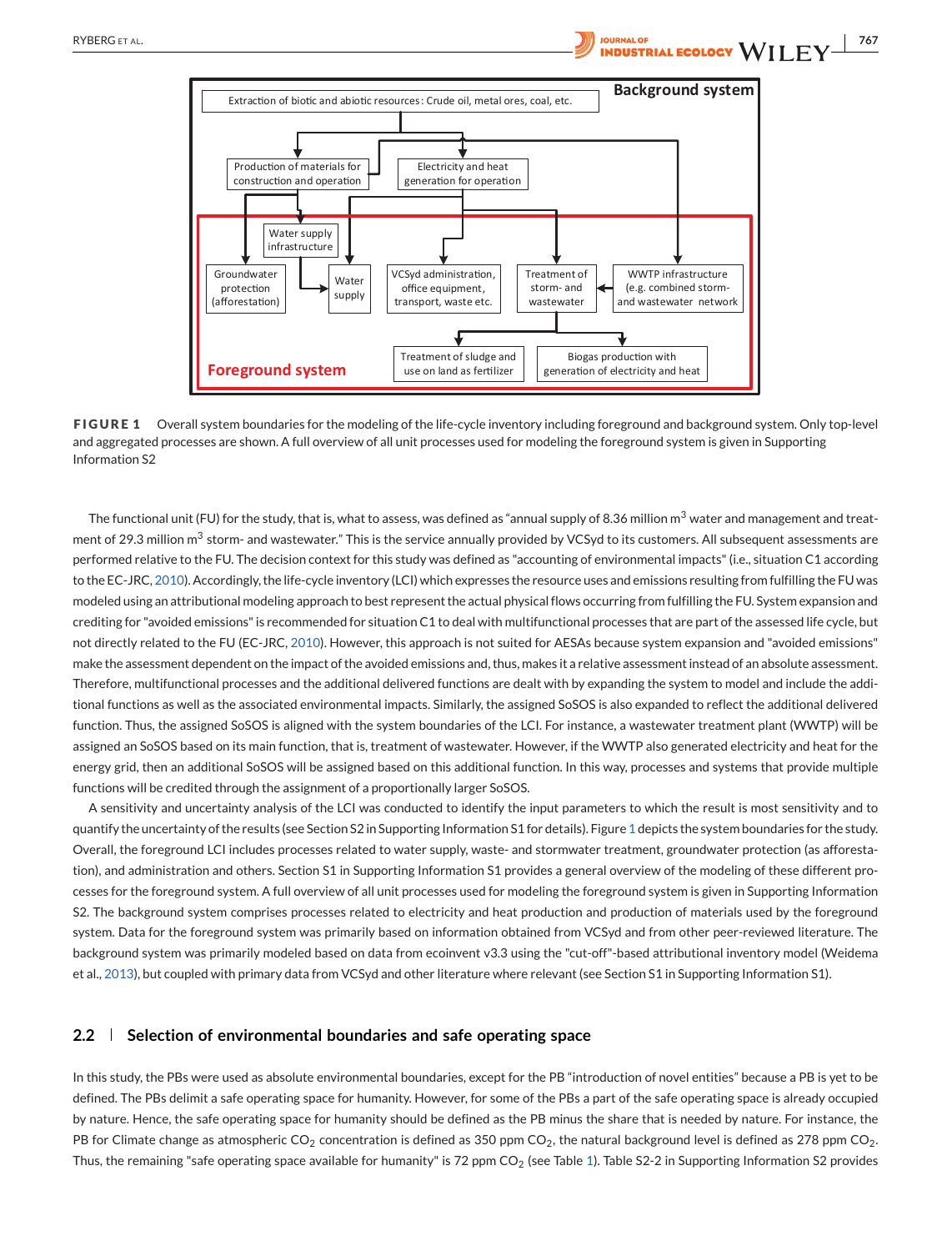<span id="page-4-0"></span>

| ssessment and their spatial scale ranging from global to local and the safe operating space available for human activities. See Table<br>ut the Planetary Boundary level, the natural background level, and the safe operating space available for human activities.<br>erg et al., 2018); [2] (Doka, 2016; Wolff et al., 2017); [3] see Section S1-5 in Supporting Information د<br>I<br>¢<br>l<br>l<br>i<br>Ś<br>Ş<br>۔<br>ا<br>:<br>;<br>i<br>ă<br>i<br>i<br><br>$-1$<br>i |
|-------------------------------------------------------------------------------------------------------------------------------------------------------------------------------------------------------------------------------------------------------------------------------------------------------------------------------------------------------------------------------------------------------------------------------------------------------------------------------|
|                                                                                                                                                                                                                                                                                                                                                                                                                                                                               |

| Impact category                                      | Unit                                                                  | characterization model<br>Spatial scale of | characterization model<br><b>Basis for</b>                                                                                                                                                                                                                                                                                   | Safe operating space<br>available for human<br>activities |
|------------------------------------------------------|-----------------------------------------------------------------------|--------------------------------------------|------------------------------------------------------------------------------------------------------------------------------------------------------------------------------------------------------------------------------------------------------------------------------------------------------------------------------|-----------------------------------------------------------|
| Climate change-Energy imbalance                      | $W m^{-2}$                                                            | Global                                     | $\Xi$                                                                                                                                                                                                                                                                                                                        | $\overline{ }$                                            |
| Climate change as atmospheric $CO2$<br>concentration | ppm $CO2$                                                             | Global                                     | $\Xi$                                                                                                                                                                                                                                                                                                                        | 72                                                        |
| Ocean acidification                                  | $\Omega_{\rm{aragonite}}$ [mole]                                      | Global                                     | $\Xi$                                                                                                                                                                                                                                                                                                                        | 0.688                                                     |
| Stratospheric ozone depletion                        | Dobson units                                                          | Global                                     | $\Xi$                                                                                                                                                                                                                                                                                                                        | 15                                                        |
| Biosphere integrity-BII as maximum<br>species loss   | % species lost                                                        | Global                                     | $\boxed{2}$                                                                                                                                                                                                                                                                                                                  | 10%                                                       |
| Land-system change-Global forest                     | % of potential forest                                                 | Global                                     | $\Xi$                                                                                                                                                                                                                                                                                                                        | 25%                                                       |
| Land-system change-Boreal forest                     | % of potential forest                                                 | Regional                                   | $\Xi$                                                                                                                                                                                                                                                                                                                        | 15%                                                       |
| Land-system change-Tropic forest                     | % of potential forest                                                 | Regional                                   | $\Xi$                                                                                                                                                                                                                                                                                                                        | 15%                                                       |
| Land-system change-Temperate forest                  | % of potential forest                                                 | Regional                                   | $\Xi$                                                                                                                                                                                                                                                                                                                        | 50%                                                       |
| Freshwater use-Global                                | km <sup>3</sup> consumptive water per year                            | Global                                     | $\Xi$                                                                                                                                                                                                                                                                                                                        | 4,000                                                     |
| Freshwater use-Semidry basins                        | Fraction of maximum annual water<br>withdrawal [dimensionless]        | Regional                                   | Ξ                                                                                                                                                                                                                                                                                                                            | $\overline{ }$                                            |
| Freshwater use-Dry basins                            | Fraction of maximum annual water<br>withdrawal [dimensionless]        | Regional                                   | $\Xi$                                                                                                                                                                                                                                                                                                                        | $\overline{\phantom{0}}$                                  |
| Freshwater use-Humid basins                          | Fraction of maximum annual water<br>withdrawal [dimensionless]        | Regional                                   | Ξ                                                                                                                                                                                                                                                                                                                            | $\overline{\phantom{0}}$                                  |
| Atmospheric aerosol loading                          | Aerosol optical depth [AOD;<br>dimensionless]                         | Global                                     | $\Xi$                                                                                                                                                                                                                                                                                                                        | 0.11                                                      |
| Biogeochemical flows-P                               | Tg P to soil per year                                                 | Global                                     | $\Xi$                                                                                                                                                                                                                                                                                                                        | 6.2                                                       |
| Biogeochemical flows-N                               | Tg N fixated per year                                                 | Global                                     | $\Xi$                                                                                                                                                                                                                                                                                                                        | 62                                                        |
| Local phosphorous boundary                           | operating space [dimensionless]<br>Emission of fraction of local safe | Local                                      | $\boxed{3}$                                                                                                                                                                                                                                                                                                                  | $\overline{\phantom{0}}$                                  |
| Local nitrogen boundary                              | Fraction of critical load<br>[dimensionless]                          | Local                                      | $[3] % \includegraphics[width=0.9\columnwidth]{figures/fig_10.pdf} \caption{Boxplot of the cusp distribution for the cusp distribution of the cusp distribution. The solid lines are the same as a function of the cusp distribution. The solid lines are the same as a function of the cusp distribution.} \label{fig:2} %$ | 1                                                         |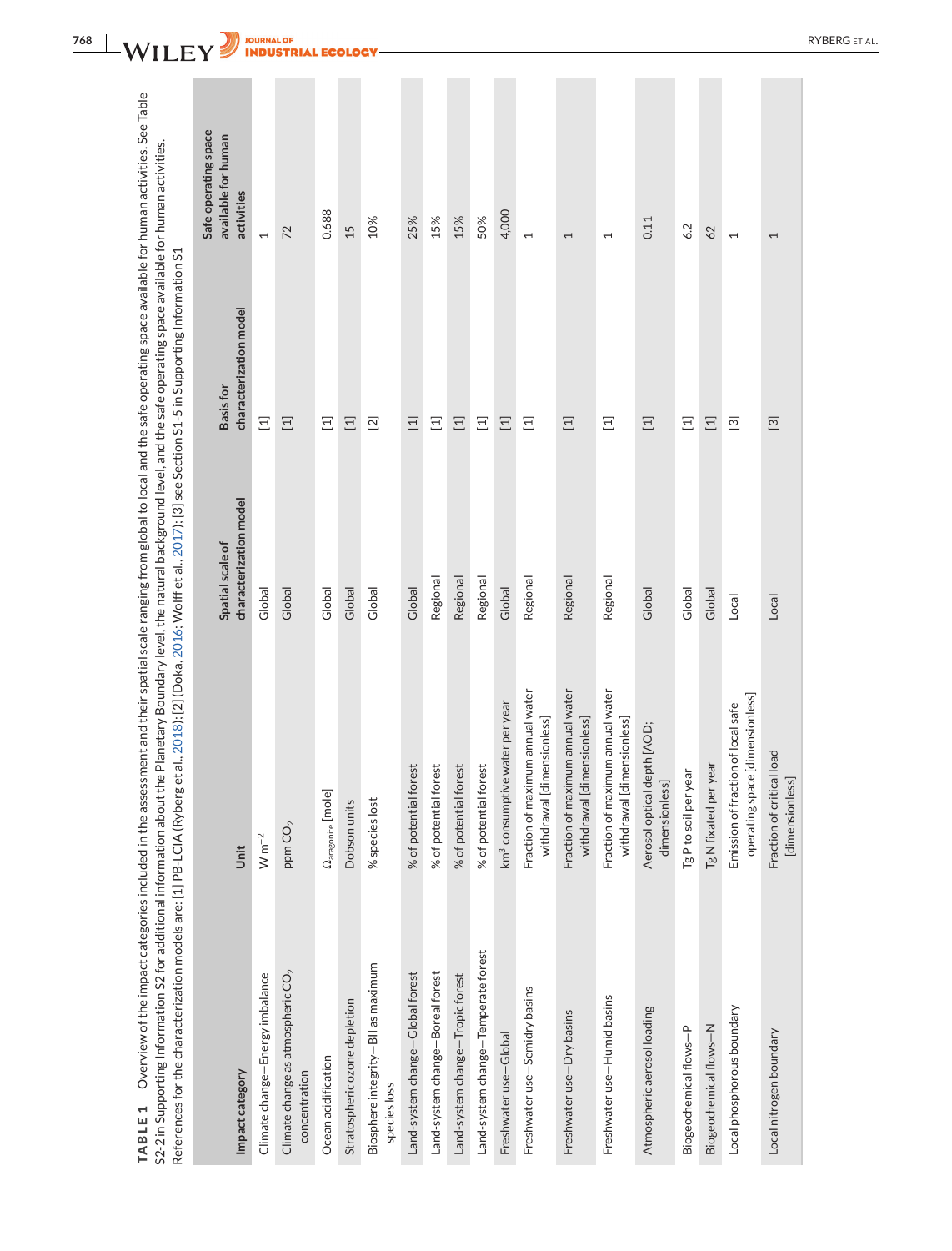# <span id="page-5-0"></span>RYBERG ET AL. *RYBERG ET AL. The Little Little Little Little Little Little Little Little Little Little Little Little Little Little Little Little Little Little Little Little Little Little Little Little Little Little Li*

additional information on the Planetary Boundary level, the natural background level, and the safe operating space available for human activities. In this study, we have used the "safe operating space available for humanity" as boundary rather than the "remaining safe operating space" (i.e., the PB minus the current control variable value). This means that all activities (existing or future) can be evaluated in terms of their occupation of an SoSOS for humanity. Indeed, if all activities acted within their assigned share of the safe operating, then the sum of activities would also act within the total safe operating space for humanity. Likewise, for the PBs where the boundary is currently exceeded (e.g., climate change), it is possible to reduce and maintain pressures associated with anthropogenic activities within the total safe operating space for humanity if all activities reduce their pressures to within their assigned share (assuming that previous boundary transgression has not already generated abrupt or irreversible changes to the Earth System) (Ryberg et al., [2018\)](#page-13-0). We decided against use of the "remaining safe operating space" as it is only suited for assessing if the introduction of a new technology (on top of the existing human activities) will lead to exceedance of the safe operating space for humanity. Hence, the "remaining safe operating space" approach cannot be used for assessing if a technology is absolutely sustainable. At worst, this approach can discourage a transition toward an environmentally sustainable society. This is because all new (and potentially more sustainable) technologies with even a minimal net-positive CO<sub>2</sub> emission across its life cycle will be considered unsustainable climate wise as these are added on top of the already unsustainable pressure on the climate, which has been caused by other existing unsustainable technologies (Ryberg et al., [2018\)](#page-13-0).

In addition, case and location specific impact categories were included in this study for emissions of nitrogen (N) and phosphorous (P). This was done because the PBs for N and P are characterized by single global scale boundaries in metrics with little relevance for utility companies (see Section [4.2.3](#page-10-0) for further discussion). Due to the large amount of N and P emitted from WWTPs, it was considered important to try to quantify and evaluate the importance of these emissions relative to relevant local boundaries. Thus, as a first attempt, the local boundaries related to emissions of N and P were quantified based on the critical load concept. Boundaries were found to be emission of 523 tonne nitrogen per year and 42 tonne phosphorus per year (see Section S6 in Supporting Information S1 for details).

#### **2.3 Quantification of environmental impact in metrics of the boundaries**

Environmental impacts associated with the FU provided by VCSyd were quantified for the impact categories listed in Table [1.](#page-4-0) For the majority of impact categories, the environmental impact potential was quantified using the Planetary Boundaries-based life-cycle impact assessment (PB-LCIA) methodology (Ryberg, Owsianiak, Richardson, & Hauschild, [2018\)](#page-13-0). The PB-LCIA methodology is based on environmental steady-state models. This allows for expressing how resource uses and emissions associated with annual activities of VCSyd translate into potential environmental pressures in the metrics of the PBs' control variables, that is, as annual pressures or environmental states in a long-term (steady-state) perspective (Ryberg et al., [2018\)](#page-13-0).

The PB-LCIA includes all Earth System processes in the PB framework except for Changes in biosphere integrity and Introduction of novel entities. Thus, impacts related to Changes in biosphere integrity where included based on the method presented in Wolff et al. [\(2017\)](#page-13-0) and based on the work by Doka [\(2016\)](#page-12-0). Based on the PB for Change in biosphere integrity defined as maintaining a biodiversity intactness index of 90% (Doka [\(2016\)](#page-12-0), Steffen et al., [2015\)](#page-13-0) converted this to a relative reversible species loss from various emissions and set the boundary as 10% loss of total species. The total number of species in the method by Doka [\(2016\)](#page-12-0) was based on the ReCiPe LCIA methodology (=1.95 million known species; Goedkoop et al., [2013\)](#page-12-0) where the damage indicator for the area of protection "natural environment" is expressed as species∙year. Thus, the boundary is defined as maximum loss of 195,000 species. For consistency, the potential number of species lost in this case study was estimated by using the damage model for the indicators "natural environment" in the ReCiPe 2016 LCIA methodology (Huijbregts et al., [2016\)](#page-12-0).

A direct alignment between the flows in the PB-LCIA and ecoinvent is currently lacking, thus, elementary flows in the PB-LCIA were adapted to fit the LCI flows in ecoinvent (Weidema et al., [2013\)](#page-13-0). A full list of the characterization factors (CFs) included in the PB-LCIA method and fitted to match the elementary flows in ecoinvent for this study is given in Supporting Information S2. Moreover, CFs related to emissions of N and P from the WWTPs were lacking in the original PB-LCIA, but were added to the method based on material flow analyses (MFAs) of the flow of P (Suh & Yee, [2011\)](#page-13-0) and N (Antikainen et al., [2005\)](#page-11-0). This was used to estimate the equivalent mass of P applied as fertilizer to erodible agricultural soils per mass of P emitted to water from a WWTP and the equivalent industrially and intentionally fixated mass of N per mass of N emitted to water from a WWTP (see Section S5 in Supporting Information S1 for details).

#### **2.4 Assigning a share of the safe operating space**

Humans have the moral right to occupying the safe operating space for humanity as every human being has a fundamental right to an environment adequate for living a decent life (WCED, [1987\)](#page-13-0). Thus, in accordance with Lippert-Rasmussen [\(2015\)](#page-12-0), a sharing of a scarce resource, such as the safe operating space for humanity, should start with a sharing among individual human beings. In contrast, products and services that have a functional value to humans do not have a moral right to occupying the safe operating space for humanity. Instead, these have a right to occupy the safe operating space through their value and importance to humans and they should be assigned an SoSOS based on this. The sharing of the safe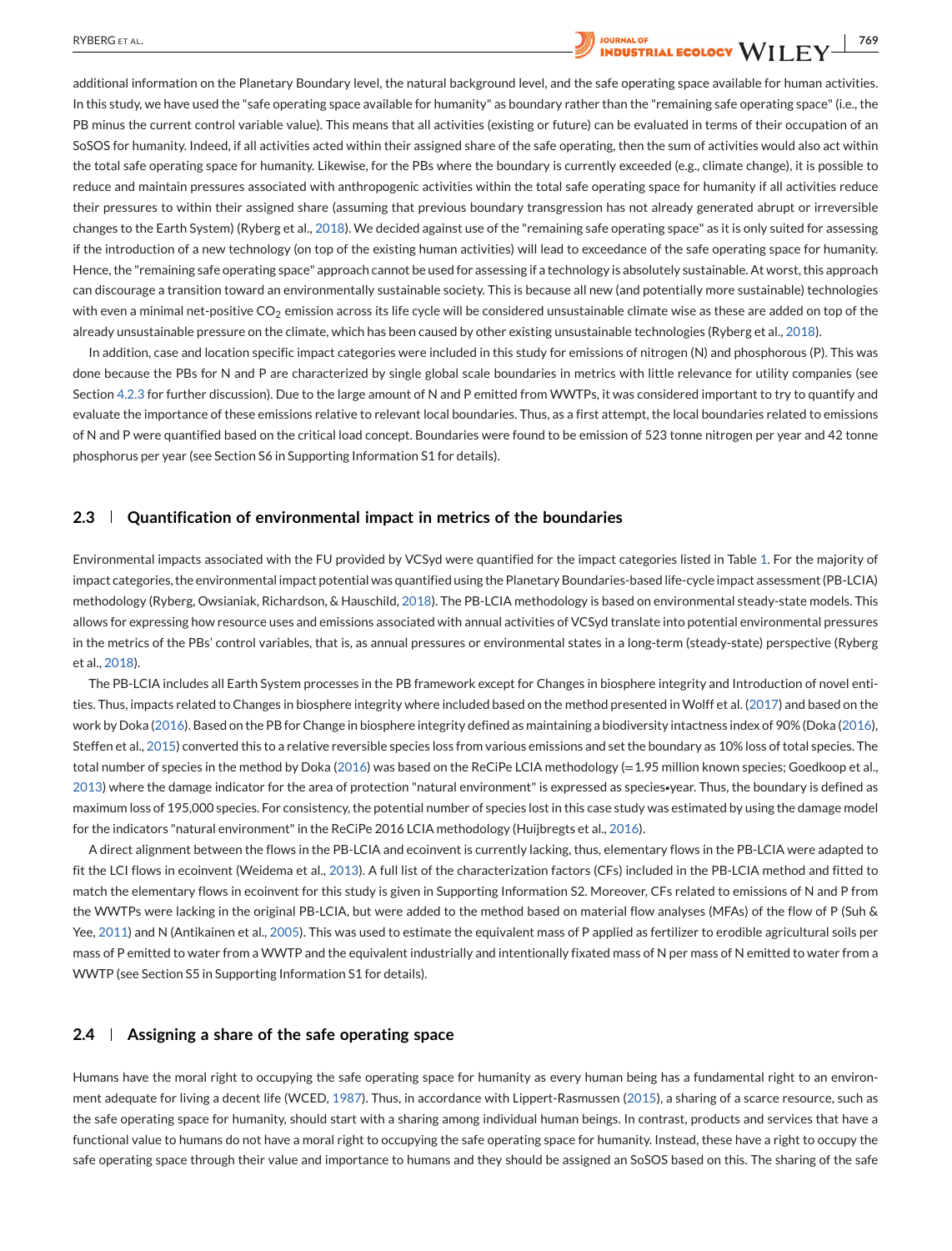**TOURNAL OF RYBERG ET AL.**<br> **THE ECOLOGY RYBERG ET AL.** 

operating space among human beings and subsequently among activities (such as products and services) can be based on various sharing principles. The selection of a sharing principle for assigning an SoSOS to the studied system has been found to have a large influence on the final result of an AESA (Ryberg et al., [2018\)](#page-13-0).

In this study, the SoSOS was assigned to VCSyd based on the functions that VCSyd provides to its final consumers. This was done using a twostep approach as presented in Hjalsted et al. [\(2020\)](#page-12-0). First the safe operating space available for human activities (Table [1\)](#page-4-0) was assigned among all human individuals using an equal per capita approach, that is, where all human beings are assigned an equally large SoSOS.With a Danish andWorld population of 5,764,980 and 7,529,719,390 persons, respectively (World Bank, [2017\)](#page-13-0), a total share of 0.08% was assigned to Denmark. At the Danish national scale, the assigned SoSOS was further scaled to the level of the main functions provided by VCSyd, that is, water supply, wastewater treatment, and heat and electricity generation. This scaling was based on Danish citizens' consumption of the functions provided by VCSyd relative to their consumption of functions provided by other activities. The rationale for this sharing principle is that personal consumption can be considered as an indicator of human needs, that is, the functions we spend the most on are also the ones we need the most (see Section [4.2.4](#page-10-0) for further discussion of this rationale). Data on personal consumption was based on household final consumption expenditure data. Household final consumption expenditure data provide information on the total spending by household units (i.e., consumers) on goods or services that are used for the direct satisfaction of individual needs or wants (Eurostat, [1995\)](#page-12-0). Household final consumption expenditure is part of the annual national accounts for Denmark (Denmark Statistics, [2019\)](#page-13-0) and provides a robust and comprehensive overview of the consumption patterns of Danish citizens. In total, 0.07% of Danish citizens' spending could be assigned to VCSyd. Thus, the SoSOS assigned to VCSyd was estimated by multiplying the share of the global safe operating space assigned to Denmark (i.e., 0.08%) with the share of the Danish share assigned to VCSyd (i.e., 0.07%) giving a total assigned SoSOS of 5.42  $\times$  10<sup>-7</sup> (calculation details are provided in Section S7.1 in Supporting Information S1). VCSyd also provides wastewater sludge, which is used as fertilizer on agricultural fields. This function was not included as part of assigning an SoSOS to VCSyd because of a lack of data and method for quantifying how big a share of the SoSOS assigned to food and other crop consumption should be assigned to fertilizer use. Indeed, how to quantify and assign an SoSOS to intermediary products that are part of the upstream supply chain for producing the products and services for final consumption should be further investigated. We acknowledge that this omission will lead to an underestimation of the SoSOS assigned to VCSyd. However, we consider this underestimation to be negligible because fertilizer production constitutes a very small part of the functions provided by VCSyd. The sharing of the safe operating space within the local N and P boundaries specific to the catchment area near VCSyd were assigned similar to the selected sharing principle presented above. Because the boundary is already defined at the scale of the assessed activity, there was no need for an initial downscaling to the level of the country. Instead, the assigned SoSOS was only based on citizens' consumption. In total, the resulting assigned share of the local safe operating space for N and P emissions to VCSyd was 1.6% (specific details are provided in Section S7.2 in Supporting Information S1).

#### **3 RESULTS**

The results of the AESA are shown in Figures [2](#page-7-0) and [3.](#page-7-0) Figure [2](#page-7-0) shows the ESR for the different impact categories included in the AESA (see Table S2-3 in Supporting Information S2 for the absolute values). Overall, results show that VCSyd exceed its assigned SoSOS for 10 out of 18 impact categories. Thus, a more specific analysis of the exceeded impact categories is given in the following. To support such analysis, Figure [3](#page-7-0) shows the contribution of different processes and stages in the life cycle to the impact categories included in the AESA.

For the climate and carbon related impact categories (i.e., Energy imbalance,  $CO<sub>2</sub>$  concentration, and Ocean acidification), VCSyd exceeds the assigned SoSOS by up to a factor 7.8 (Figure [2\)](#page-7-0). This is primarily due to electricity use during wastewater treatment and water supply, direct emissions of greenhouse gases (GHGs) from sewers and WWTPs, and materials used for construction activities, such as annual maintenance and construction of sewage network. For Freshwater use, as withdrawal at basin level, the assigned SoSOS is exceeded by a factor 2.2 for both dry and humid freshwater basins. For dry basins, the exceedance mainly comes from water use in upstream processes outside Denmark for production of materials used as part of the construction of buildings and infrastructure used by VCSyd. For humid basins, the exceedance is due to withdrawal of freshwater for water supply for VCSyd's customers. The largest exceedance of the assigned SoSOS is observed for the biogeochemical flows for P and N which exceed the assigned SoSOS by a factor 246 and 339, respectively. The local boundaries for P and N are also exceeded, but only by a factor 16.6 and 16.1, respectively. The exceedance of the SoSOS for the P and N boundaries is due to the emissions of N and P from the WWTP, losses due to overflow of WWTP and sewers, and runoff of wastewater sludge used on fields. The impact category Changes in biosphere integrity is exceeded by a factor 1.5 which is mainly due to withdrawal of freshwater for water supply and due to emissions of methane from the sewer network.

The error bars in Figure [2](#page-7-0) indicate the 95% confidence interval (see Table S2-2 in Supporting Information S2 for background values) and it only crosses 1 on the *y*-axis for Atmospheric aerosol depletion and Changes in biosphere integrity. This indicates that conclusions about sustainability or unsustainability are robust in relation to the uncertainty of the LCI except for these two impact categories where it cannot be said with 95% certainty whether VCSyd can be considered absolutely sustainable (or unsustainable). In general, however, Atmospheric ozone depletion is most likely to be absolutely sustainable as the majority of the 95% confidence interval is below the assigned SoSOS while Changes in biosphere integrity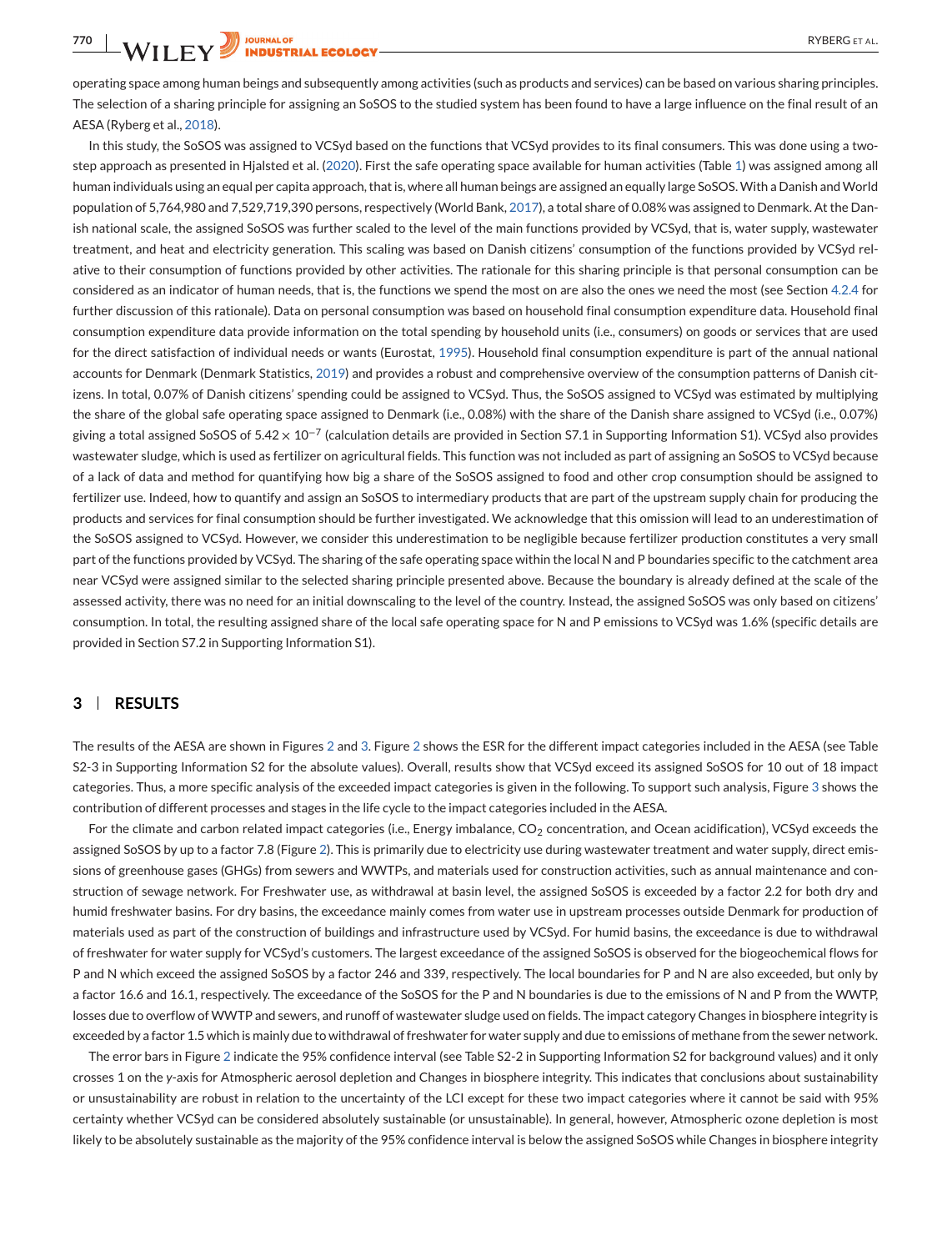<span id="page-7-0"></span>

**FIGURE 2** VandCenter Syd's occupation of assigned share of the safe operating space (SoSOS) for all impact categories. Impact scores above 1 indicate exceedance of the assigned SoSOS. Error bars indicate the 95% confidence interval for the life-cycle inventory. The impact categories, Land-system change—Global and Land-system change—Temperate resulted in negative impact scores which cannot be depicted on a logarithmic scale. \*Assignment of safe operating space differs from default assignment approach used for remaining impact categories, please refer to Section [2.4](#page-5-0) for details. \*\*Impact scores for Land-system change—Boreal were zero and are not shown in figure. Underlying data used to create this figure can be found in Supporting Information S2



assignment approach used for remaining impact categories, please refer to Section [2.4](#page-5-0) for details. \*\*Impact scores for Land-system change—Boreal were zero and are not shown in the figure. Underlying data used to create this figure can be found in Supporting Information S2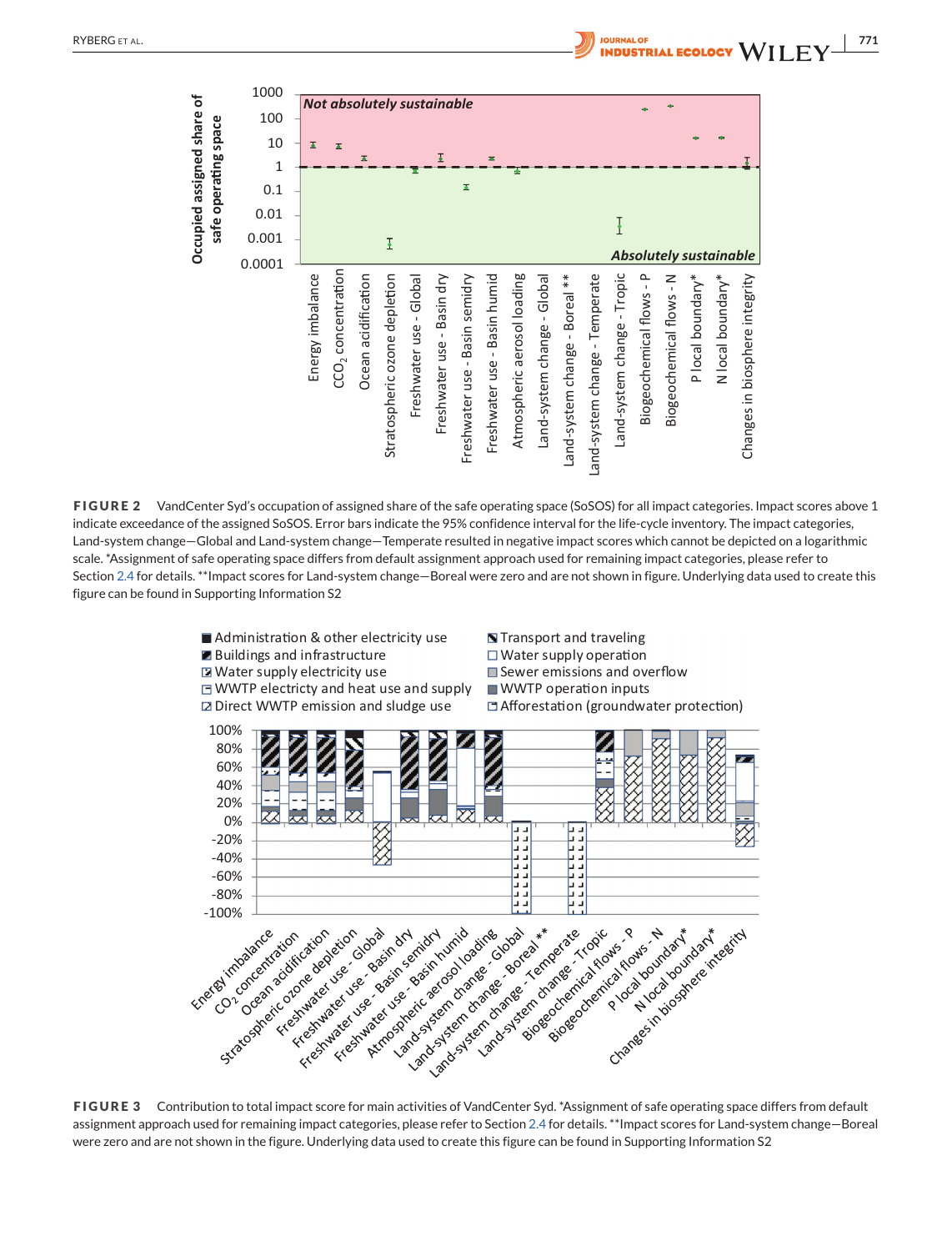appears most likely to exceed the assigned SoSOS and, thus be unsustainable, because the majority of the 95% confidence interval is exceeding the assigned SoSOS.

### **4 DISCUSSION**

#### **4.1 Recommendations for reducing environmental impacts**

The results indicate that focus should be on reducing pressure on the impact categories for which the assigned SoSOS is exceeded. Reductions of GHGs contributing to climate change and N and P emissions are, in particular, needed as these are where the largest exceedances of the SoSOS are observed. Here, it should be noted that the functions provided by a utility company, such as VCSyd, that is, supply of water and treatment of the wastewater are essential for a society to function. Thus, simply stopping the operation of VCSyd and its associated functions is not a viable option for reducing environmental pressures. Indeed, the environmental consequences of doing so would likely be much worse, for example, due to the direct emissions of wastewater to aquatic environments. Thus, it is recommended that options for reducing the environmental pressures associated with VCSyd should primarily be technologically driven in terms of reducing emissions per function provided.

It was found that about 30% of impacts on Climate change—Energy imbalance stem from emissions from the sewer and from the WWTP and almost 100% of impacts related to N and P impact categories stem from emissions from sewer and WWTP overflow, WWTP effluent, and runoff of wastewater sludge applied on agricultural fields (Figure [3\)](#page-7-0). These emissions are a function of the composition of the wastewater (i.e., the C, N, and P content of the wastewater) and to a lesser extent a result of the activities needed for VCSyd to function. Thus, it can be argued that the activities that are responsible for the specific wastewater composition should also be accountable for the emission of substances in the wastewater, and that this should not be accounted for in an AESA of a utility company. In fact, about 80% of both P (Chen & Graedel, [2016\)](#page-12-0) and N (Leach et al., [2012\)](#page-12-0) is used as part of food production (e.g., used for food and feed additives or as chemical fertilizers). Accordingly, the majority of N and P in wastewater stem from humans (Tjandraatmadja, Pollard, Sheedy, & Gozukara, [2010\)](#page-13-0) and are functions of N and P in the foods taken in. This is similar for the C content in the wastewater. Indeed, the resulting composition of the wastewater is mainly a result of food consumption by VCSyd's customers and unless the citizens change their habits and consume less food, it is unlikely that the amount and composition of wastewater will change substantially. However, VCSyd has the largest potential for taking measures to reduce these emissions as they occur while being managed by VCSyd,. Hence, it was considered relevant to include the pressures related to these emissions as part of the AESA because the wastewater treatment is the activity that can most effectively affect the magnitude of emissions of C, N, and P in the wastewater to the environment. Thus, although VCSyd cannot directly influence the amount and composition of the wastewater, they have the potential for implementing measures to improve the treatment and to remove environmentally harmful substances.

For GHG emissions from the wastewater in the sewers and WWTPs, VCSyd has already taken measures for reducing direct emissions. For instance, biogas used for generation of electricity and heat is being produced at one of the WWTPs. Hereby, N and C in the wastewater is recovered and used for energy generation instead of being directly emitted to the environment. Indeed, increased production of biogas at the rest of VCSyd's WWTPs, or other uses of the C resource available in the wastewater, should be further investigated and could draw on ongoing research into recovery and use of carbon in wastewater (see, e.g., Puyol et al., [2017\)](#page-13-0). Reductions of the GHGs from the sewer system should also be sought. The potential climate problem related to methane emissions from domestic sewage has been known for about 30 years (Guisasola, de Haas, Keller, & Yuan, [2008;](#page-12-0) Minami & Takata, [1997\)](#page-12-0). However, the relatively substantial contribution to total GHGs emissions from the sewer system is a recent finding (Risch et al., [2015\)](#page-13-0).

For N and P emissions, the majority of emissions stem from the treated wastewater and options for capturing a higher share of N and P in the wastewater should be sought. Research measures for doing so is ongoing (Desmidt et al., [2015;](#page-12-0) Egle, Rechberger, Krampe, & Zessner, [2016;](#page-12-0) Lin, Guo, Shah, & Stuckey, [2016;](#page-12-0) Sengupta, Nawaz, & Beaudry, [2015;](#page-13-0) van der Hoek, Duijff, & Reinstra, [2018\)](#page-13-0). This is not only important for reducing N and P emissions, but also for recovering and reusing the nutrients. In particular, P which is a scarce resource and closing the P cycle should be prioritized (Desmidt et al., [2015;](#page-12-0) Scholz, Ulrich, Eilittä, & Roy, [2013\)](#page-13-0). However, measures for reducing emissions of GHGs and N and P should not be undertaken without evaluating their effect on the other impact categories. This is important to avoid unintentional burden shifting where measures for reducing one impact category to be within the assigned SoSOS leads to a breach of the assigned SoSOS for other impact categories.

Figure [3](#page-7-0) indicates that electricity use accounts for about 30% of total impacts on climate change related impact categories. Thus, electricity use must be reduced and any net consumption of electricity should be generated from low carbon emitting technologies. The construction of buildings and infrastructure was found to account for about 35% of VCSyd's total impacts on climate change. The majority of GHG emissions from the construction of buildings and infrastructure is related to production of concrete, mainly originating in production of cement used for producing concrete. Cement has a large  $CO_2$  footprint because of the high energy requirements for producing cement and due to release of  $CO_2$  during calcination of limestone (Benhelal, Zahedi, Shamsaei, & Bahadori, [2013\)](#page-11-0). Thus, options for reducing GHG emissions related concrete could be investigated. For instance, use of concrete using substitute cementitious material and where the added cements is produced using energy with a lower carbon footprint such as biomass or biogas. Lastly, impacts associated with construction could be reduced by using alternative designs. For instance,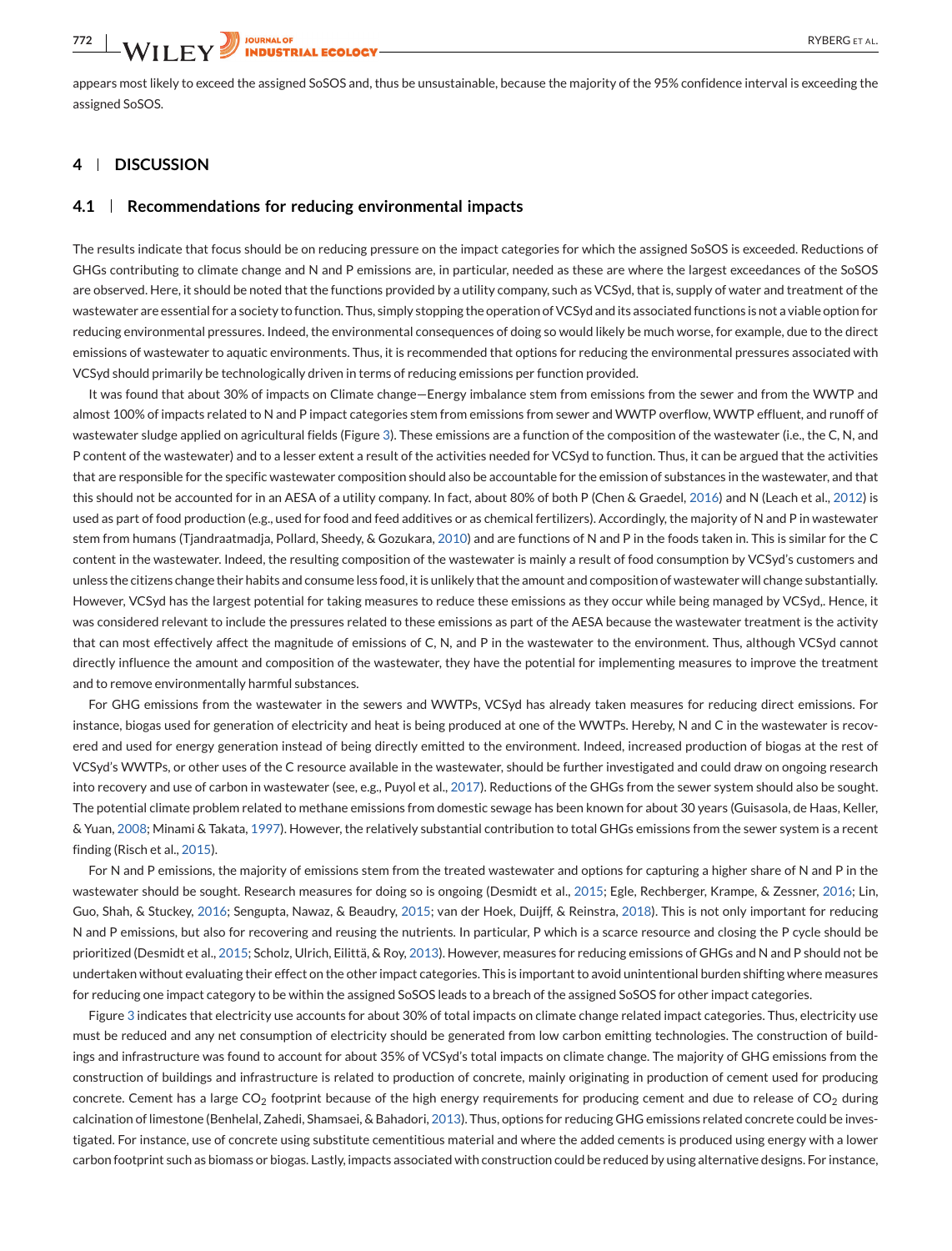

Impacts on freshwater use and biosphere integrity were also found to exceed the assigned SoSOS (Figure [2\)](#page-7-0). For freshwater use in dry and semidry areas, the impact mainly stems from upstream production of construction materials (Figure [3\)](#page-7-0). Thus, similar to reducing GHG emissions related to concrete, it is recommended to investigate the use of less water intensive technologies or sourcing of materials from areas where freshwater is abundant. Moreover, a general reduction in the use of construction materials through improved construction design and/or practice should also be sought. For biosphere integrity, the majority of impacts come from the withdrawal of water for water supply. This cannot be reduced as there is a demand and need for this water. Emissions of mainly methane from the sewers were found to be the second largest contributor to impact on biosphere integrity due to its contribution to climate change. Here, technological means for reducing methane formation in sewers should be investigated. Here, it is important to consider potential tradeoffs or synergies between, for example, biosphere integrity and climate change. For instance, a removal of methane emissions from sewage is both beneficial to the biosphere and the climate. On the other hand, the reduction of methane from sever should not be counteracted by an increased fossil energy use for powering the methane emission reduction. Indeed, it is important to consider the full system and potential tradeoffs among impact categories to avoid sub-optimization or burden shifting.While the results of the AESA indicate that VCSyd cannot be considered absolutely sustainable across all impact categories, the AESA indicates the magnitude of reductions required for VCSyd to become sustainable in an absolute sense. For instance, based on the AESA, VCSyd knows that a reduction of about a factor 8 is required to be sustainable climate wise. This is an important information for VCSyd, in terms of setting sufficiently ambitious future reduction targets as part of their strategic planning and to avoid burden shifting.

## **4.2 Recommendations for AESA practitioners**

#### **4.2.1 Setting the system boundaries**

The result of the assessment shows that a number of commonly overlooked processes are actually important contributors to total environmental impacts. It is important to include these as part of the system boundaries to get a complete overview of the environmental impacts associated with the activities performed by VCSyd. The environmental impacts related to construction of buildings and infrastructure are commonly excluded in LCA of wastewater treatment systems due to the perception that these do not contribute substantially to environmental impacts (Corominas et al., [2013\)](#page-12-0). However, studies which included construction actually found that these processes were relevant to include due to their contribution to some impact categories (Corominas et al., [2013\)](#page-12-0). This study corroborates this as construction related processes were found to account for about one third of the impacts related to climate change and about 50% of impact related to freshwater use via withdrawal from dry and semidry water basins. Similarly, emissions of methane and nitrous oxide  $(N_2O)$  from the sewer network were found to contribute 16% of impacts on Climate change-Energy imbalance, which highlight the importance of including this process in an assessment that, among others, assess storm- and wastewater management.

#### **4.2.2 Dealing with multifunctional processes**

As done in this study, we recommend that multifunctional processes that are part of the assessed life cycle, but not covered by the FU are handled by expanding the system boundaries to include the additional functions. This expansion of the AESA's system boundaries should, hereafter, be accounted for in the assigned SoSOS by expanding the scope of the SoSOS to include the additional functions. For instance, VCSyd have three main functions: water supply, wastewater treatment, and electricity and heat generation, which are also reflected in the assigned SoSOS. Thus, a system with several functions will have a similarly large assigned SoSOS because each function must be assigned an SoSOS based on its value to humans. This approach for solving process multifunctionality in LCA-based AESAs is beneficial as it avoids the need for uncertain and often debated assumptions (e.g., system expansion with avoided production or process allocation) that are commonly used in LCA (ISO, [2006b\)](#page-12-0). Avoidance of "avoided production" methods is beneficial because by introducing avoided production, the AESA becomes relative to the avoided production, thus, switching the assessment from absolute to relative. Process allocation allows for partitioning environmental impacts associated with the multifunctional process among the different functions provided by the process. Allocation of impacts is based on an allocation factor that can be based on either physical or monetary relationships (e.g., economic value, mass, volume, energy content) (ISO, [2006b\)](#page-12-0). Hereby, only impacts allocated to the assessed function are considered in the AESA. However, allocation is also subject to controversy in LCA as the allocation of impacts among functions depends on the value-based choice about which allocation factor to use. This introduces additional uncertainty to the AESA result and can introduce a bias in the AESA (Curran, [2007;](#page-12-0) Huijbregts, [1998\)](#page-12-0). Thus, avoidance of allocation is beneficial as we avoid introducing uncertainty from the choice of the allocation key. However, currently such an approach is likely only possible for the foreground system as approaches for solving multifunctionality is often predefined in existing background LCI databases, such as ecoinvent, using either allocation or system expansion with avoided production.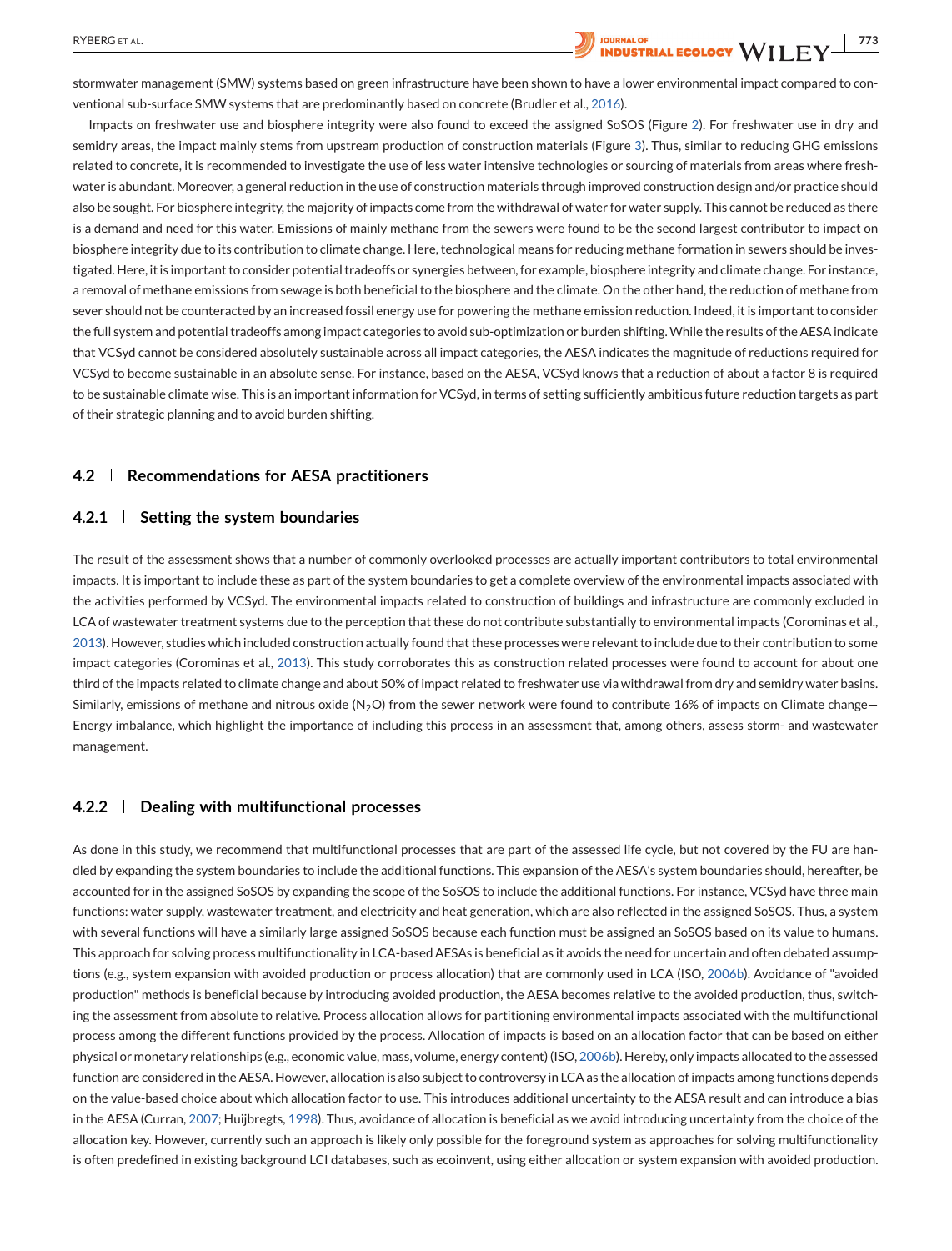<span id="page-10-0"></span>System expansion of the background system is currently not feasible in AESA because it also requires system expansion of the assigned SoSOS. Methods for aligning the included system processes, through system expansion, and the assigned SoSOS in the background system are currently lacking. Thus, for practical reasons, we currently recommend using process allocation to deal with multifunctional processes in the background system.

#### **4.2.3 Defining environmental boundaries and indicators**

The PB framework defines a set of global boundaries for pressures on the Earth System. However, with the update in 2015 (Steffen et al., [2015\)](#page-13-0), the PB framework also includes local to regional scale boundaries (i.e., freshwater use, land-system change, and atmospheric aerosol loading). Thus, indicating the relevance of regional boundaries.

However, the PBs for N and P are still being characterized by global scale boundaries which do not account for the potentially large variability in the response of N and P receiving aquatic ecosystems to N and P loadings (Carpenter & Bennett, [2011;](#page-11-0) Carpenter, Stanley, & Vander Zanden, [2011\)](#page-11-0). Moreover, the biogeochemical flow indicators in Steffen et al. [\(2015\)](#page-13-0) consider P applied as fertilizer on erodible soil and industrial and intentional biological fixation of N. This highlights a limitation of these current PB indicators for biogeochemical flows. The indicators are relevant for political actions (e.g., monitoring and setting targets) for reducing fixation of N and use of P fertilizers. However, the indicators have little relevance for other industries and sectors, which are also important contributors to emissions of N and P, for example, emissions from WWTPs.

Indeed, to express the impact of VCSyd in the indicators of the PB framework, an equivalent value of P applied as fertilizers on erodible soil and industrial and intentional biological fixation of N had to be estimated based on the quantified masses of P and N emissions to the environment. The meaningfulness of such estimate is questionable. First, the environmental issue is not the application of P or fixation of N, but the emission of N and P to the environment. Second, the calculation of equivalent P application and N fixation is problematic because it creates less incentive for improving the N and P removal efficiency of the WWTP. This is because although the direct emissions are reduced when efficiency is increased, the equivalent P application and N fixation will remain unchanged as the same amount of P application and N fixation is still needed, for example, for producing food for human consumption.

Hence, we provided an example on how to assess the impacts of N and P emissions at a relevant scale. We developed two new impact category indicators to express the potential local effects from the direct N and P emissions from VCSyd's WWTPs and from runoff of wastewater sludge applied to agricultural soil (see Section [2.2\)](#page-3-0). These indicators were based on the critical load concept and were developed specifically for a Danish context (Section S5 in Supporting Information S1) to express the regional safe operating space that is affected by the direct N and P emissions. Results using the new indicators showed that VCSyd exceeded its assigned SoSOS by a factor 16.6 and 16.1 for P and N, respectively. This is in contrast to the exceedance by a factor 246 and 339 for P and N, respectively, using the indicators based on the PB framework. The difference between impact scores can be attributed to the calculation of the equivalent P application and N fixation where the need for modeling of the flow of N and P from emission to the environment and back to P application and N fixation introduces large uncertainties to the result. Therefore, we recommend revising the current PB indicators for N and P to focus on emissions of N and P to the environment and investigate the development of global spatially differentiated models for N and P to quantify local and regional impacts. Indeed, such development has already been initiated (Li, Wiedmann, & Hadjikakou, [2019\)](#page-12-0).

#### **4.2.4 Assigning the safe operating space**

As stated in Section [2.4,](#page-5-0) the selection of a sharing principle for assigning an SoSOS to the studied system has been found to have a large influence on the final result. This has been quantitatively showed in a number of studies (e.g., Lucas,Wilting, Hof, & van Vuuren, [2020;](#page-12-0) Ryberg et al., [2018;](#page-13-0) Sandin, Peters, & Svanström, [2015\)](#page-13-0) and has also been studied on a more theoretical level, for instance as part of distributional justice theory in relation to climate change (e.g., Caney, [2017;](#page-11-0) Grasso, [2012;](#page-12-0) Häyhä, Lucas, van Vuuren, Cornell, & Hoff, [2016;](#page-12-0) Ryberg, Owsianiak, Richardson, & Hauschild, [2016;](#page-13-0) Vanderheiden, [2009\)](#page-13-0). Indeed, we fully agree that this choice is important and as stressed in, for example, Ryberg et al. [\(2018\)](#page-13-0) it is important to be transparent about the choice of sharing principle. In this study, we selected a single sharing principle, that is, based on an equal per capita sharing among individuals and further sharing among companies based on their value to individual human beings as expressed by their consumption of the companies' products (see Section [2.4](#page-5-0) for the methodological details). The assumption about proportionality between consumption of goods and services and value to the consumer is not fully valid as our current consumption is not constrained by environmental limits. Thus, current consumption patterns do not fully capture our consumption patterns if it was constrained by environmental boundaries. In fact, it is likely that the relative consumption share of "necessity goods" such as food, water, and housing would increase while the share spent on luxury goods (e.g., the newest phones and sports cars) would decrease. However, data on personal consumption in an economy constrained by environmental limits are not available. Hence, we had to rely on the available household final consumption expenditure data as an adequate proxy.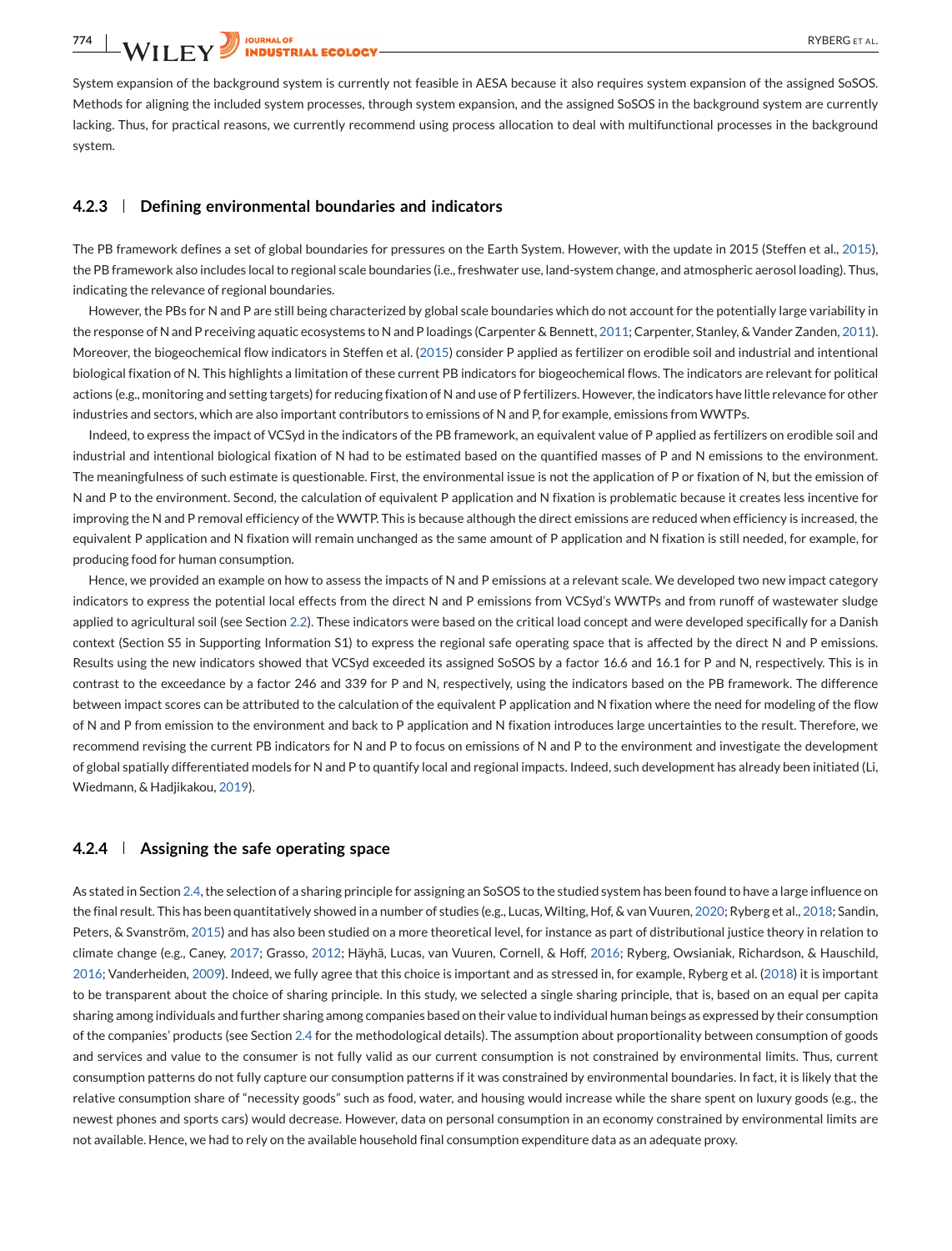# <span id="page-11-0"></span>RYBERG ET AL. **2000 PRESERVED A SUBSET AL. 775 POUR EXECUTE A SUBSET AL. <b>775 POUR EXECUTE A THE WEST RIGHT AND INDUSTRIAL ECOLOGY** WILL FV

The selection of the sharing principle used in this study was based on a discussion among the study' authors and stakeholders from VCSyd. We evaluated different sharing principles and selected the one used in this study because it aligned with the values of the company. Moreover, it was considered to best reflect a "fair" assignment of the safe operating space and judged not to introduce a potential bias in the results toward VCSyd. However, the choice of a single sharing principle means that the results and findings about absolute sustainability are, in principle, only relevant for users that agree with the applied sharing principle. The results are less relevant to users with other values, which would entail use of a different sharing principle. In such a case, the users would have to derive a new assigned SoSOS based on a sharing principle that aligns with their values and use this for recalculating final results about absolute sustainability.

## **5 CONCLUSION**

An AESA was conducted to evaluate if the Danish utility company VCSyd could be considered absolutely sustainable relative to an assigned SoSOS. This study showcased a consistent methodological approach for conducting an AESA, that is, how to define and model the LCI, quantify environmental impacts, and assign an SoSOS to the studied system using an equal per capita approach for downscaling to individual human beings and household final consumption expenditure for subsequent upscaling to company scale. It was found that VCSyd cannot be considered fully sustainable in an absolute sense and priority should be given to reduce impacts related to climate change and nutrient emissions to water. Although VCSyd cannot be considered absolutely sustainable, the AESA allows for identifying the environmental impact categories where reductions are needed and for deriving specific reduction targets for VCSyd to become absolutely sustainable. This information is important for guiding future environmental strategies in order for VCSyd to become absolutely sustainable and can also be applied as guideline for other utility companies to improve their environmental sustainability performance.

#### **ACKNOWLEDGMENTS**

The authors would like to thank Bjarne Christensen, Erling Nissen, Finn Mollerup, Susanne Kær, and Sarah Brudler from VandCenter Syd for their help with data collection and for commenting on early manuscript drafts.

#### **CONFLICT OF INTEREST**

The authors declare no conflict of interest.

#### **ORCID**

*MortenW. Ryberg* <https://orcid.org/0000-0003-2589-8729> *Michael Hauschil[d](https://orcid.org/0000-0002-8331-7390)* <https://orcid.org/0000-0002-8331-7390>

#### **REFERENCES**

- Algunaibet, I. M., Pozo Fernández, C., Galán-Martín, Á., Huijbregts, M. A. J., Mac Dowell, N., & Guillén-Gosálbez, G. (2019). Powering sustainable development within planetary boundaries. *Energy & Environmental Science*, *12*, 1890–1900. <https://doi.org/10.1039/C8EE03423K>
- Andrew, R. M., & Vesely, É.-T. (2008). Life-cycle energy and CO<sub>2</sub> analysis of stormwater treatment devices. Water Science and Technology, 58(5), 985-993. <https://doi.org/10.2166/wst.2008.455>
- Antikainen, R., Lemola, R., Nousiainen, J. I., Sokka, L., Esala, M., Huhtanen, P., & Rekolainen, S. (2005). Stocks and flows of nitrogen and phosphorus in the Finnish food production and consumption system. *Agriculture, Ecosystems & Environment*, *107*(2–3), 287–305. <https://doi.org/10.1016/j.agee.2004.10.025>
- Benhelal, E., Zahedi, G., Shamsaei, E., & Bahadori, A. (2013). Global strategies and potentials to curb CO<sub>2</sub> emissions in cement industry. *Journal of Cleaner Production*, *51*, 142–161. <https://doi.org/10.1016/j.jclepro.2012.10.049>
- Bjørn, A., Chandrakumar, C., Boulay, A.-M., Doka, G., Fang, K., Gondran, N., . . . Ryberg, M. (2020). Review of life-cycle based methods for absolute environmental sustainability assessment and their applications. *Environmental Research Letters*, *15*, 083001. <https://doi.org/10.1088/1748-9326/ab89d7>
- Brejnrod, K. N., Kalbar, P., Petersen, S., & Birkved, M. (2017). The absolute environmental performance of buildings. *Building and Environment*, *119*, 87–98. <https://doi.org/10.1016/j.buildenv.2017.04.003>
- Brudler, S., Arnbjerg-Nielsen, K., Hauschild, M. Z., Ammitsøe, C., Hénonin, J., & Rygaard, M. (2019). Life cycle assessment of point source emissions and infrastructure impacts of four types of urban stormwater systems. *Water Research*, *156*, 383–394. <https://doi.org/10.1016/j.watres.2019.03.044>
- Brudler, S., Arnbjerg-Nielsen, K., Hauschild, M. Z., & Rygaard, M. (2016). Life cycle assessment of stormwater management in the context of climate change adaptation. *Water Research*, *106*, 394–404. <https://doi.org/10.1016/j.watres.2016.10.024>
- Caney, S. (2017). Justice and the distribution of greenhouse gas emissions. In K. De Feyter (Ed.), *Globalization and* c*ommon* r*esponsibilities of* s*tates*(pp. 11–32). Retrieved from <https://doi.org/10.4324/9781315254135>
- Carpenter, S. R., & Bennett, E. M. (2011). Reconsideration of the planetary boundary for phosphorus. *Environmental Research Letters*, *6*, 014009. [https://doi.](https://doi.org/10.1088/1748-9326/6/1/014009) [org/10.1088/1748-9326/6/1/014009](https://doi.org/10.1088/1748-9326/6/1/014009)
- Carpenter, S. R., Stanley, E. H., & Vander Zanden, M. J. (2011). State of the world's freshwater ecosystems: Physical, chemical, and biological changes. *Annual Review of Environment and Resources*, *36*(1), 75–99. <https://doi.org/10.1146/annurev-environ-021810-094524>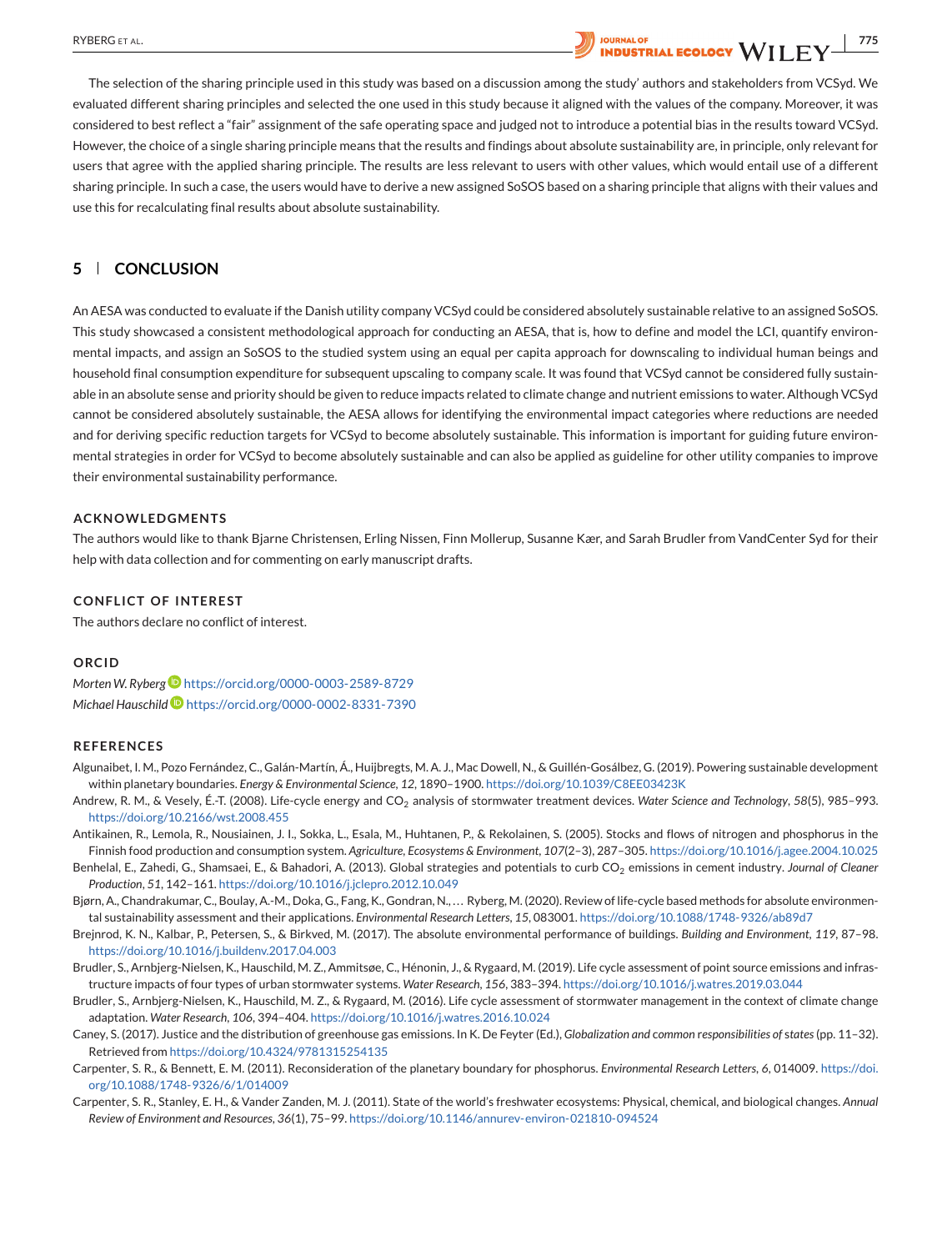- Chandrakumar, C., McLaren, S. J., Jayamaha, N. P., & Ramilan, T. (2019). Absolute sustainability-based life cycle assessment (ASLCA): A benchmarking approach to operate agri-food systems within the 2◦C global carbon budget. *Journal of Industrial Ecology*, *23*(4), 906–917. [https://doi.org/10.1111/jiec.](https://doi.org/10.1111/jiec.12830) [12830](https://doi.org/10.1111/jiec.12830)
- Chen, M., & Graedel, T. E. (2016). A half-century of global phosphorus flows, stocks, production, consumption, recycling, and environmental impacts. *Global Environmental Change*, *36*, 139–152. <https://doi.org/10.1016/j.gloenvcha.2015.12.005>
- Corominas, L., Foley, J., Guest, J. S., Hospido, A., Larsen, H. F., Morera, S., & Shaw, A. (2013). Life cycle assessment applied to wastewater treatment: State of the art. *Water Research*, *47*(15), 5480–5492. <https://doi.org/10.1016/j.watres.2013.06.049>
- Curran, M. A. (2007). Co-product and input allocation approaches for creating life cycle inventory data: A literature review. *International Journal of Life Cycle Assessment*, *12*(1), 65–78. <https://doi.org/10.1065/lca2006.08.268>
- Desmidt, E., Ghyselbrecht, K., Zhang, Y., Pinoy, L., Van Der Bruggen, B., Verstraete, W., ... Meesschaert, B. (2015). Global phosphorus scarcity and full-scale Precovery techniques: A review. *Critical Reviews in Environmental Science and Technology*, *45*(4), 336–384. <https://doi.org/10.1080/10643389.2013.866531>
- Doka, G. (2016). *Combining life cycle inventory results with planetary boundaries: The Planetary Boundary Allowance impact assessment method Update PBA'06*. Retrieved from <http://www.doka.ch/DokaPBA06Method.pdf>
- EC-JRC. (2010). *General guide for life cycle assessment—Detailed guidance. ILCD handbook—International reference life cycle data system*. Luxembourg: European Commission—Joint Research Centre.
- Egle, L., Rechberger, H., Krampe, J., & Zessner, M. (2016). Phosphorus recovery from municipal wastewater: An integrated comparative technological, environmental and economic assessment of P recovery technologies. *Science of the Total Environment*, *571*, 522–542. [https://doi.org/10.1016/j.scitotenv.2016.](https://doi.org/10.1016/j.scitotenv.2016.07.019) [07.019](https://doi.org/10.1016/j.scitotenv.2016.07.019)

Eurostat. (1995). *European System of Accounts (ESA 1995)*. Luxembourg: EU Commission.

- Fang, K., Heijungs, R., Duan, Z., & De Snoo, G. R. (2015). The environmental sustainability of nations: Benchmarking the carbon, water and land footprints against allocated planetary boundaries. *Sustainability*, *7*, 11285–11305. <https://doi.org/10.3390/su70811285>
- Gallego, A., Hospido, A., Moreira, M. T., & Feijoo, G. (2008). Environmental performance of wastewater treatment plants for small populations. *Resources, Conservation and Recycling*, *52*(6), 931–940. <https://doi.org/10.1016/j.resconrec.2008.02.001>
- Ghimire, S. R., Johnston, J. M., Ingwersen, W. W., & Sojka, S. (2017). Life cycle assessment of a commercial rainwater harvesting system compared with a municipal water supply system. *Journal of Cleaner Production*, *151*, 74–86. <https://doi.org/10.1016/j.jclepro.2017.02.025>
- Godskesen, B., Hauschild, M., Rygaard, M., Zambrano, K., & Albrechtsen, H. J. (2013). Life-cycle and freshwater withdrawal impact assessment of water supply technologies. *Water Research*, *47*(7), 2363–2374. <https://doi.org/10.1016/j.watres.2013.02.005>
- Goedkoop, M., Heijungs, R., Huijbregts, M. A. J., De Schryver, A., Struijs, J., & van Zelm, R. (2013). *ReCiPe 2008—A life cycle impact assessment method which comprises harmonised category indicators at the midpoint and endpoint level—First Edition. Report 1: Characterisation*. Retrieved from [https://www.rivm.nl/en/](https://www.rivm.nl/en/life-cycle-assessment-lca/downloads) [life-cycle-assessment-lca/downloads](https://www.rivm.nl/en/life-cycle-assessment-lca/downloads)
- Grasso, M. (2012). Sharing the emission budget. *Political Studies*, *60*(3), 668–686. <https://doi.org/10.1111/j.1467-9248.2011.00929.x>
- Guisasola, A., de Haas, D., Keller, J., & Yuan, Z. (2008). Methane formation in sewer systems. *Water Research*, *42*(6–7), 1421–1430. [https://doi.org/10.1016/j.](https://doi.org/10.1016/j.watres.2007.10.014) [watres.2007.10.014](https://doi.org/10.1016/j.watres.2007.10.014)
- Hauschild, M. Z. (2015). Better—But is it good enough? On the need to consider both eco-efficiency and eco-effectiveness to gauge industrial sustainability. *Procedia CIRP*, *29*, 1–7. <https://doi.org/10.1016/j.procir.2015.02.126>
- Häyhä, T., Lucas, P. L., van Vuuren, D. P., Cornell, S. E., & Hoff, H. (2016). From Planetary Boundaries to national fair shares of the global safe operating space-How can the scales be bridged? *Global Environmental Change*, *40*, 60–72. <https://doi.org/10.1016/j.gloenvcha.2016.06.008>
- Hjalsted, A. W., Laurent, A., Andersen, M. M., Olsen, K. H., Ryberg, M., & Hauschild, M. (2020). Sharing the safe operating space. Exploring ethical allocation principles to operationalize the planetary boundaries and assess absolute sustainability at individual and industrial sector levels. *Journal of Industrial Ecology*, <https://doi.org/10.1111/jiec.13050>
- Huijbregts Mark A. J. (1998). Part II: Dealing with parameter uncertainty and uncertainty due to choices in life cycle assessment. *The International Journal of Life Cycle Assessment*, *3*, (6), 343–351. [http://doi.org/10.1007/bf02979345.](http://doi.org/10.1007/bf02979345)
- Huijbregts, M. A. J., Steinmann, Z. J. N., Elshout, P. M. F., Stam, G., Verones, F., Vieira, M., & van Zelm, R. (2016). ReCiPe2016 : A harmonized life cycle impact assessment method at midpoint and endpoint level. *The International Journal of Life Cycle Assessment*, *22*, 1–152. [https://doi.org/10.1007/s11367-016-](https://doi.org/10.1007/s11367-016-1246-y) [1246-y](https://doi.org/10.1007/s11367-016-1246-y)
- ISO. (2006a). *ISO 14040: Environmental management—Life cycle assessment—Principles and framework*. Geneva: International Organization for Standardization.
- ISO. (2006b). *ISO 14044:2006. Environmental management—Life cycle assessment—Requirements and guidelines*. Geneva: International Organization for Standardization.
- Leach, A. M., Galloway, J. N., Bleeker, A., Erisman, J. W., Kohn, R., & Kitzes, J. (2012). A nitrogen footprint model to help consumers understand their role in nitrogen losses to the environment. *Environmental Development*, *1*(1), 40–66. <https://doi.org/10.1016/j.envdev.2011.12.005>
- Li, M.,Wiedmann, T., & Hadjikakou, M. (2019). Towards meaningful consumption-based planetary boundary indicators: The phosphorus exceedance footprint. *Global Environmental Change*, *54*, 227–238. <https://doi.org/10.1016/j.gloenvcha.2018.12.005>
- Lin, Y., Guo, M., Shah, N., & Stuckey, D. C. (2016). Economic and environmental evaluation of nitrogen removal and recovery methods from wastewater. *Bioresource Technology*, *215*, 227–238. <https://doi.org/10.1016/j.biortech.2016.03.064>
- Lippert-Rasmussen, K. (2015). *Luck Egalitarianism* (1st ed.). London: Bloomsbury Academic.
- Lucas, P. L.,Wilting, H. C., Hof, A. F., & van Vuuren, D. P. (2020). Allocating planetary boundaries to large economies: Distributional consequences of alternative perspectives on distributive fairness. *Global Environmental Change*, *60*, 102017. <https://doi.org/10.1016/j.gloenvcha.2019.102017>
- Minami, K., & Takata, K. (1997). Atmospheric methane: Sources, sinks, and strategies for reducing agricultural emissions. *Water Science and Technology*, *36*(6– 7), 509–516. [https://doi.org/10.1016/S0273-1223\(97\)00562-3](https://doi.org/10.1016/S0273-1223(97)00562-3)
- Opher, T., & Friedler, E. (2016). Comparative LCA of decentralized wastewater treatment alternatives for non-potable urban reuse. *Journal of Environmental Management*, *182*, 464–476. <https://doi.org/10.1016/j.jenvman.2016.07.080>
- O'Sullivan, A. D., Wicke, D., Hengen, T. J., Sieverding, H. L., & Stone, J. J. (2015). Life Cycle Assessment modelling of stormwater treatment systems. *Journal of Environmental Management*, *149*, 236–244. <https://doi.org/10.1016/j.jenvman.2014.10.025>

<span id="page-12-0"></span>